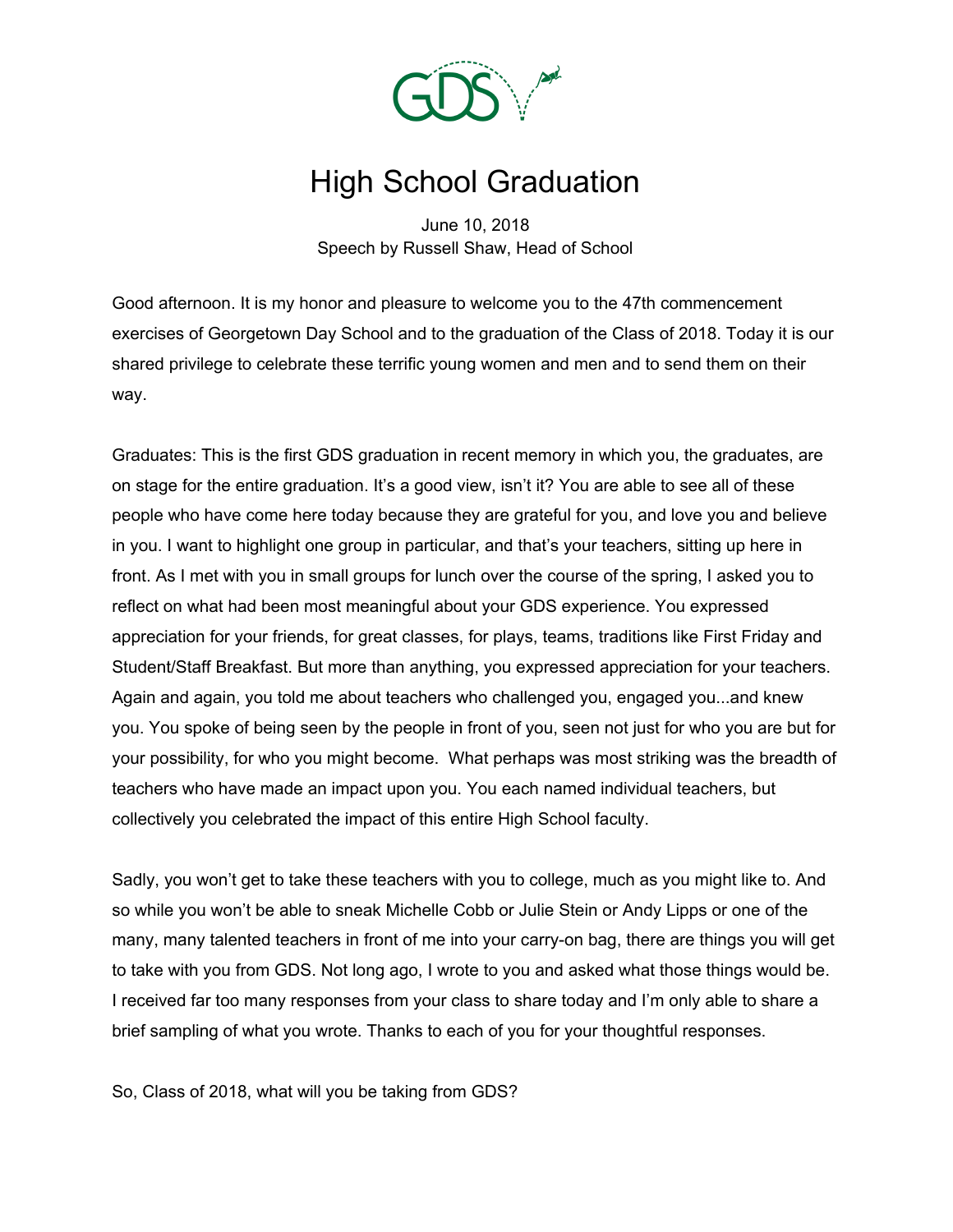#### **Izzy Verdery writes:**

*GDS instilled in me a love and passion for learning, both for academic knowledge and for what's outside of the classroom. In theater I learned confidence in myself and my ability to direct* others, the lyrics to Beyoncé's Love On Top and Africa by Toto, how to use tools, how to stay *awake for 24 hours straight, and that teamwork is hard but getting the job done is rewarding. From my classes I learned how to write a good essay, how to determine that gravity is a* constant, what a case brief is and how to write one, how to read an absurd amount of Foner in one night, how to debate and not argue with teachers during class, and how to take the stuff I'm *learning in the classroom and apply it to life.*

## **Asha Yates writes:**

*GDS gave me the opportunity to be a leader. Not just through the Peer Leaders Program, but also through Fata Morgana and Make-Up Crew. Being head of both of those groups forced me to work on my volume, assertiveness, and decision-making ability. These may seem like small things, but they're actually really important, especially when they don't come naturally. Being a* leader also taught me a lot about how others learn and work, the best types of people for me to *work with, and how to compromise. I feel like I've unlocked a part of me that I never knew* existed. If I need to be loud and assertive I know how to be. Had I gone to a school that didn't *offer leadership opportunities I would not have "unlocked" this part of myself. So for that, I thank GDS.*

#### **Levi Freedman writes:**

I will take a full set of "The Future is Now" champagne flutes and a Hopper Hard Hat from the *unified campus groundbreaking.*

*I will take dozens of ceramic bowls and sculptures, and along with them a newfound appreciation for visual art.*

*I will take the friendships forged and lessons learned over literally thousands of hours as part of the cross country and track teams.*

*I will take a relatively unsurprising love of math and science and a slightly more surprising love for literature.*

*I will take the perpetual inability to address adults by their last names.*

I will take a mixture of cynicism and awe for the world as it is, along with a tentative optimism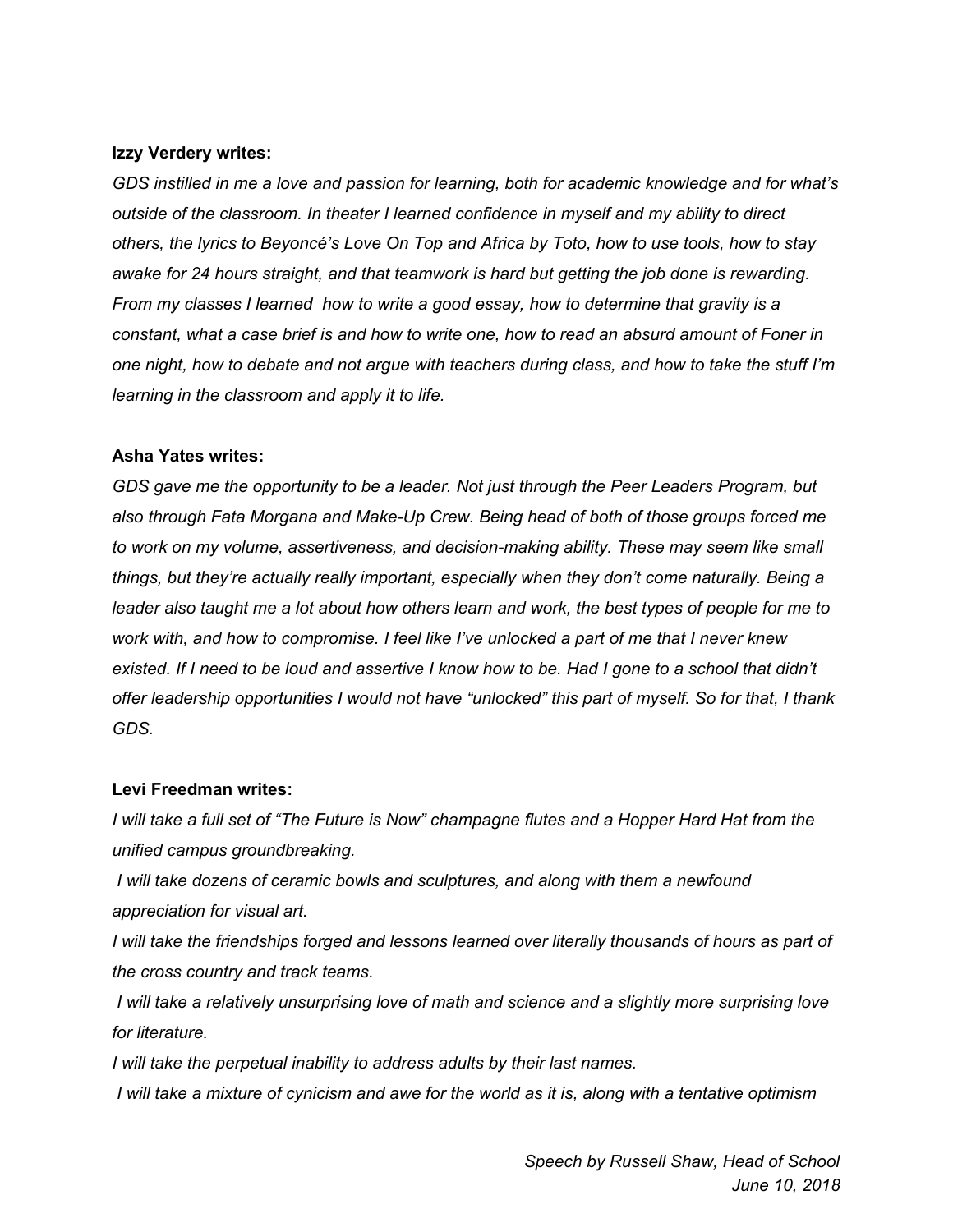*for the world as it can be.*

*In short, I will take knowledge. I will take camaraderie. I will take memories of both challenge and joy.*

*But if we're being perfectly honest, I'll probably forget some of my classes and lose some of that knowledge, fall out of touch with some of my friends and lose some of that camaraderie, gloss over the ups and downs of high school and lose some of the memories of that challenge and joy. I won't, however, lose my desire to keep asking questions. I won't lose the capacity and* drive to form meaningful bonds. And I won't lose the resolve to live life deeply, to make my time *and energy count for something that truly matters.*

*So even though GDS has given me a lot--from groundbreaking champagne glasses to newfound artistic, athletic, and intellectual passions to a deeply ingrained impulse for subtle irreverence--perhaps the most enduring--and certainly the most significant--thing it has given me has been the capacity to cultivate myself. From that I will take freedom, and for it, gratitude.*

# **Alex Thompson writes:**

*I will take a drive to connect with people who are different from me- different political backgrounds, races, ethnicities, or different understandings of our world. Without GDS I wouldn't know the importance and power of diversity of thought and being.*

# **Zoe Dockser writes:**

*I remember the day I walked through the MacArthur Boulevard doors for my first day of school* at the age of four, my hands tightly intertwined with those of my brothers. This is how each day *began, protected by my brothers, but really protected by my school. That first day I had no idea that I was stepping into a place that would become my second home. My entire childhood was spent at GDS, making friends, pushing myself intellectually, learning what it means to be a civil person in our ever-changing world.*

*I remember just as vividly walking out that MacArthur Boulevard door as a rising high school student no longer protected but prepared. Leaving my last year of high school, I reflect on what GDS has given me. My experience with civil discourse has given me tools to engage and impact my community. I have been surrounded by people who can converse and challenge ideas respectfully, who are open to learning and defending and changing their own opinions. As I think about leaving what has become my second home, I know GDS was successful in its mission of*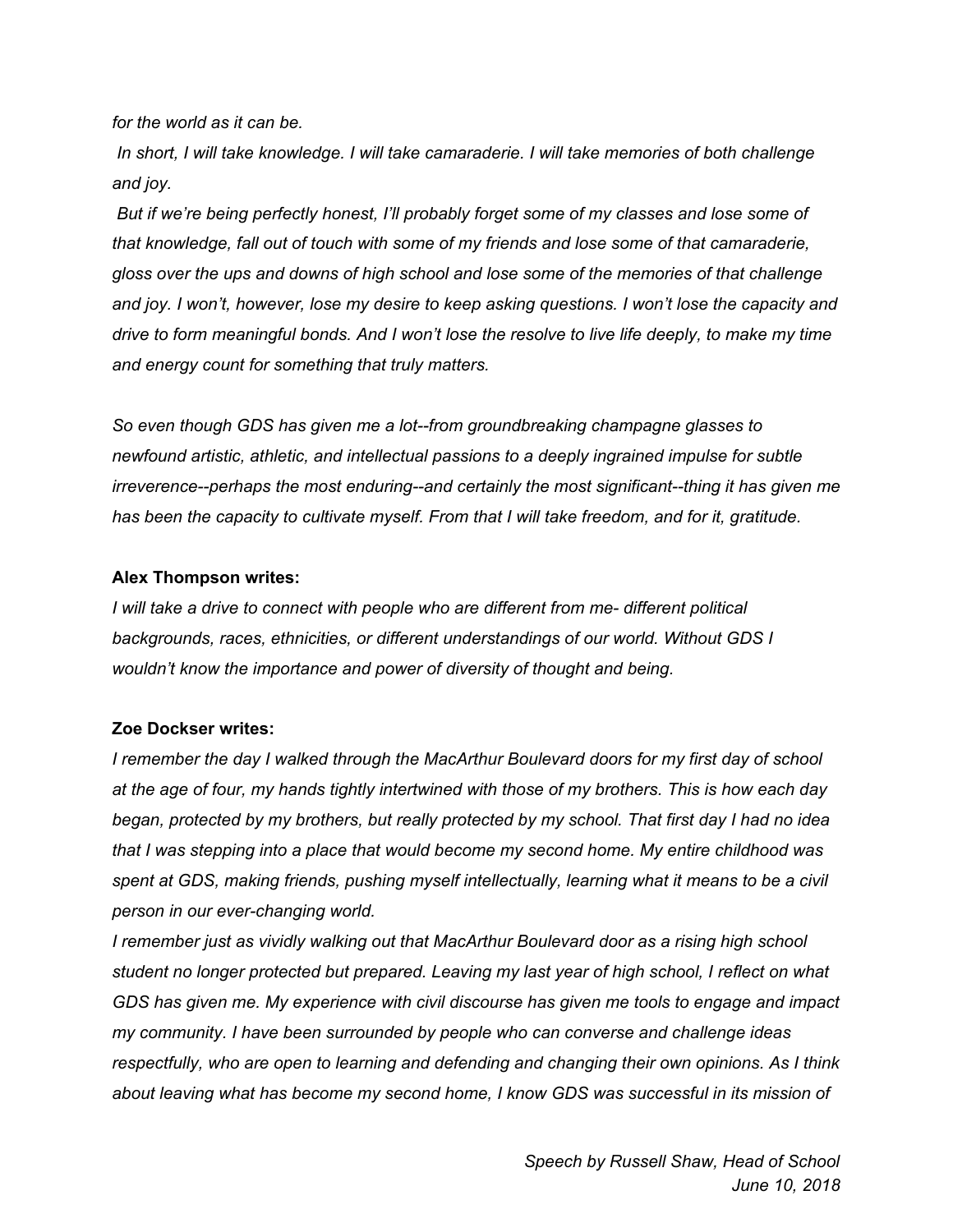*"encouraging me to wonder, to inquire, and to be self-reliant, laying a foundation for a lifelong love of learning". I will remember fondly the tough, challenging, and important conversations I had each day and the people, classes, and experiences that shaped me and prepared me for walking through the next door, and the one after that.*

## **Matthew Osaghe writes:**

What I will take from GDS is the value of inclusivity and that I will try my best to make sure *everyone feels accepted and valued.*

## **Isabel Kirsch writes:**

*On the women's cross-country and track teams, the seniors have a tradition of writing motivational notes to the younger runners before meets. On my bookshelf, alongside the photo strips from prom and pun-filled candygrams from Model UN conferences, I've saved four years worth of these notes, written on everything from repurposed birthday cards to lined notebook paper. My first moment at GDS was boarding the bus for cross-country preseason camp before freshman year. I was terrified. I didn't know anyone, and I'd never run before, but here I was* heading to swampy southern Virginia for a week of training. By the end of the week, I knew I'd *discovered an activity and team that I loved. Feeling so rewarded by my choice to get on the cross-country bus launched me down a path of happily choosing to enter unfamiliar or initially uncomfortable spaces at GDS. As I graduate, I'll take a willingness to put myself in similarly uncomfortable situations, a confidence in my voice, and a joyful excitement about the unfamiliar that I didn't have until engaging with my classmates, teachers, and teammates in the unique environment that is GDS.*

# **Cecily Davis writes:**

*As GDS students, we often hear the words "lifetime commitment". Whether it be a commitment* to a lifelong love of learning, to the pursuit of equity and justice in all that we do, a commitment *to honor the achievements and sacrifices of our foremothers and fathers who have paved the way for our greatness, it's fair to say that the words "lifetime commitment" define life here at Georgetown Day School. I will take with me an understanding that complacency is complicity; that my thoughts and actions must not just be intentional, but also merciful; that an attempt at honoring the integrity and worth of a person is a noble, albeit daunting pursuit. which must transcend the walls of 4200 Davenport Street. What I will take with me from GDS once I walk*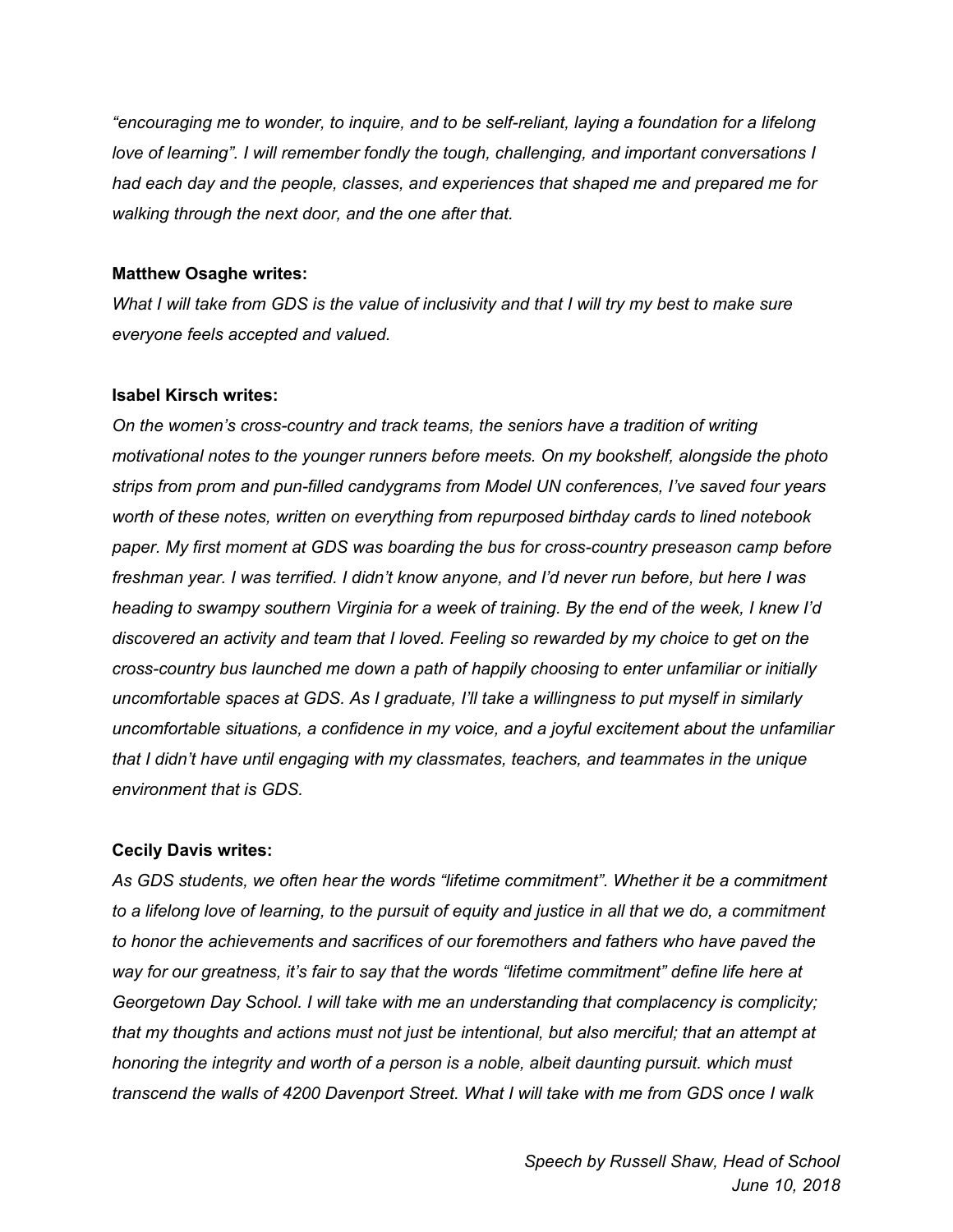*across the stage and turn my tassel is a commitment to a lifetime of honoring these values.*

#### **And finally, Evan Brown writes:**

*There's the physical footprint, a paper trail of sorts: shin guards, track spikes, math books and of course mountains of paper that I'm unlikely to ever look at again. It seems that many of these* things will stay in my parents' house long after I leave for college. But this eclectic assortment of *items is really a byproduct of my GDS education rather than the desired result. These items are* evidence of the thousands of hours that I have spent over the last four years in pursuit of an *education.*

*It's no coincidence that the word education comes from the same Latin root as educe [e-deuce] (to bring out). GDS has enabled me to bring out what was always inside me, to surprise myself by doing what didn't always seem possible. I've learned to embrace failure and succeed with grace. Plenty of schools do an excellent job teaching calculus or chemistry, but few teach their students to reflect critically about themselves and their relationship with the world as well as GDS. Most high schoolers around the country seem simply to be going through the motions, treating high school as a chore, a necessary and unpleasant waypoint on the path to college and a career. Yet I looked forward to each and every day of school over the past four years—GDS has shown me just how fun intellectual curiosity for its own sake can be. That drive to better understand ourselves and the world around us (and to change the world when we see something wrong) will define the rest of our lives. GDS encouraged me to be myself, to confidently and purposefully go out into the world and know that there is no goal I cannot* achieve. So while I hope I have made a small mark on this community, its mark on me will last a *lifetime.*

Seniors, it's a good set of things to put in your duffle bags: confidence and curiosity, friendship and commitment, empathy and responsibility, critical thinking and a love of learning, values and insight and more.

At your graduation rehearsal, I gave you each one more thing to take with you from GDS--a book. *Sapiens* by Yuval Harari is subtitled "A Brief History of Humankind." The author takes on the ambitious task of telling the story of 2.5 million years of human history in 400 pages. He does a pretty remarkable job and while the topic may sound kind of wonky, the book is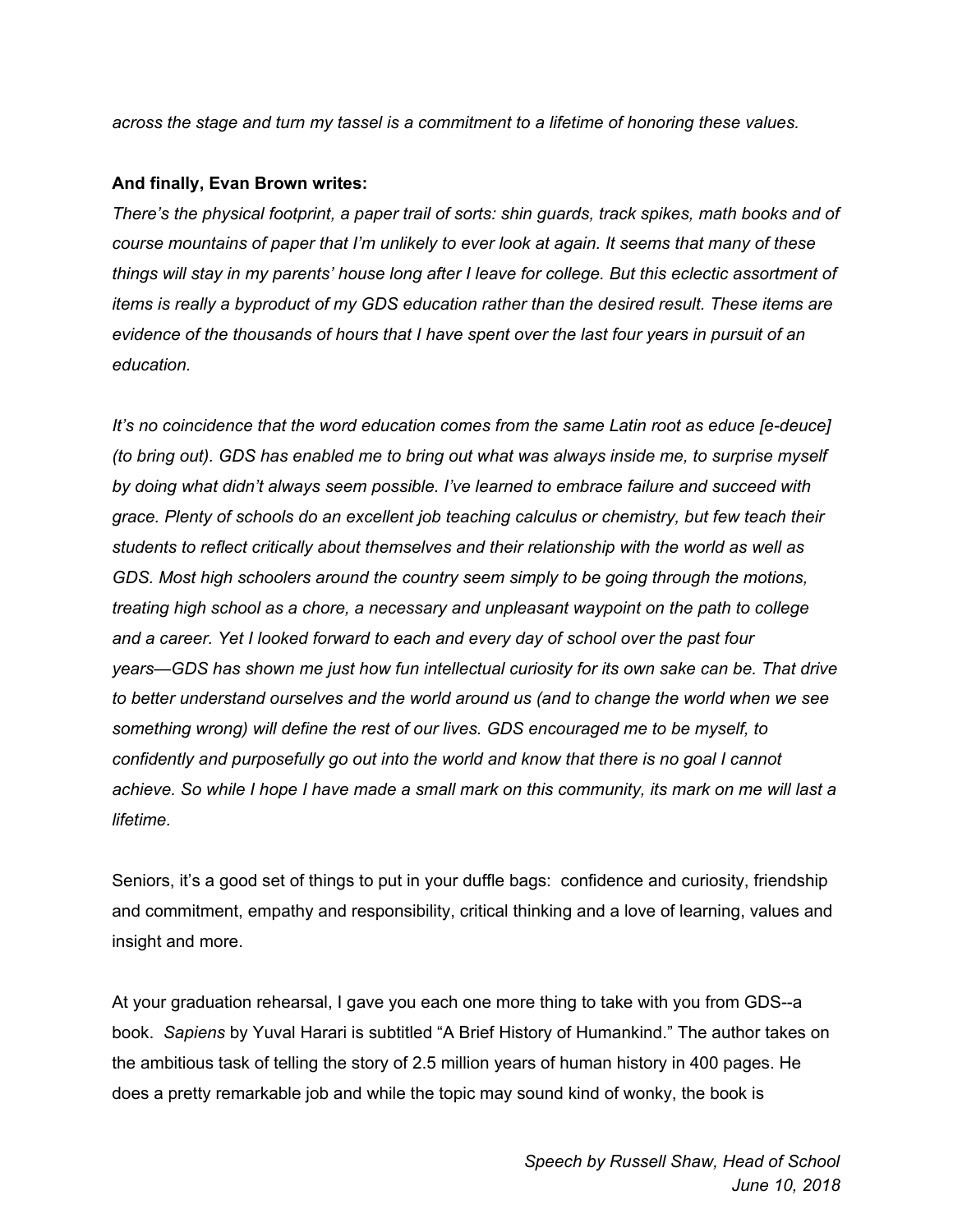beautifully written and really fun to read. (I'm guessing that between the Caps winning the Stanley Cup and prom night, most of you are almost finished with it).

Harari talks about 3 big shifts in human history. The first was the Cognitive Revolution, around 70,000 years ago. This was when, for reasons we still can't explain, homo sapiens that developed the ability for large-scale cooperation. This didn't mean cooperation by a dozen humans-chimpanzees could do that. It meant cooperation by thousands of humans, and eventually millions, tied together by shared stories or myths. And it made a dramatic difference.

This was followed by the Agricultural Revolution, 12,000 years ago. This was when humans moved from foraging to farming, allowing much larger populations to live in one area.

The third big shift was the Scientific Revolution, which took place just 500 years ago and yet has already profoundly changed the world. What's fascinating is what sparked the Scientific Revolution. The engine of the Scientific Revolution was accepting that there were things that we didn't know. That we didn't have the answers. That there was so much for us to learn.

Prior to the scientific revolution, humans assumed that we DID know. That all the answers to all the questions existed within ancient texts and traditions. If you didn't know something, your job was to consult these texts, or to find the human or wise person who was more learned that you who had the answer.

The Scientific Revolution wasn't about answers--it was about questions. There were lots of things that humans had accepted as truth, the Earth is the center of the universe or that illness is caused by god, for example. What if these things weren't true? What other things might not be true? Accepting that we don't know was the beginning of a fuller understanding of this world in which we live.

Now human beings have been around for two and a half million years and homo sapiens, our species of humans, has been around for 200,000 years. And yet think about what's happened in just the past several hundred years--a blink of an eye for humanity. We've split the atom, discovered microorganisms, landed on the moon. All because we accepted that we don't know the answers.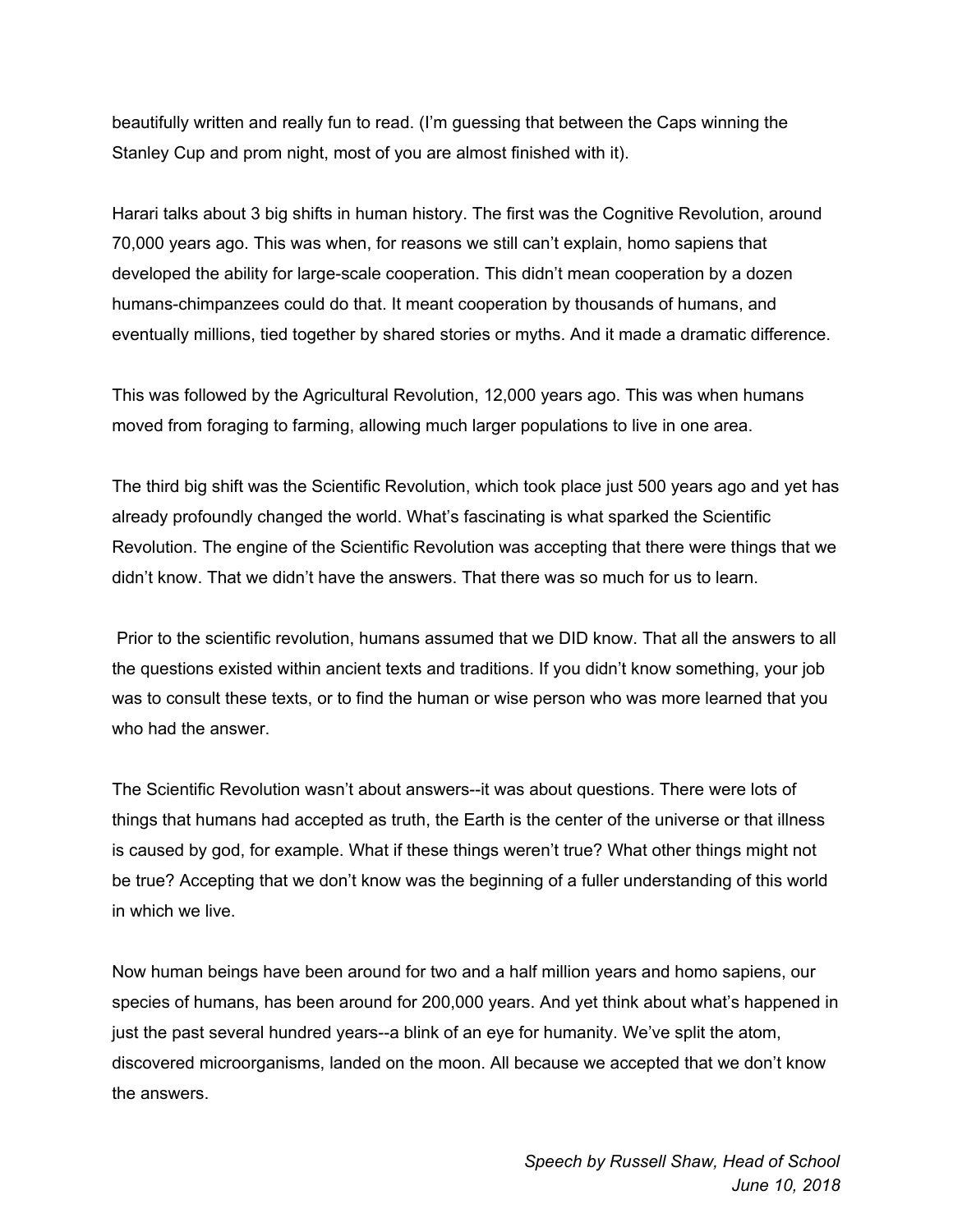There are so many things that we still don't know, answers to some of the biggest questions. Physicists don't know what caused the Big Bang. Biologists don't yet understand how brains produce consciousness. Neurologists don't know why we dream. Astronomers don't know if we're alone in the universe.

I want to contrast the uncertainty around the answers to these big questions with the certainty that many humans seem to have today about their particular view of the world. We are living in a moment where more energy is invested in finding people who agree with us, who agree with what we "know" to be true, than is invested in listening and coming to know others with a different truth. If we engage the world, if we engage science, if we engage other people certain that we have the answers, we are powerfully limiting our ability to discover, to make leaps, to solve previously insoluble problems.

As you head off to college, seniors, I ask that in addition to your critical thinking skills and creativity and empathy, you bring with you an open mind--not simply confident in what you know, but also profoundly curious about what you don't. An open mind means not only accepting what we don't know, but acknowledging that the things that we DO know could be proven wrong as we gain more knowledge, experience and learning. This openness to new ideas and ways of seeing the world will be necessary for you to solve some of the big challenges that will face your generation. In the reflection that Levi sent me, he wrote "I will take [from GDS] a mixture of cynicism and awe for the world as it is, along with a tentative optimism for the world as it can be." I understand the cynicism. And, as teenagers, it is your birthright. What I'm grateful for is the sense of awe and the tentative optimism. These will help you stay open, curious, questioning--and will help you build a future better than the one you are inheriting, a future as good as the one that you deserve.

Class of 2018, as you head off to college and beyond, I'm confident that you have everything you need to take with you. And I know I speak on behalf of all of your teachers when I say that we love you. We believe in you. And we are very, very proud of you.

#### **Closing:**

I'd like to take this last opportunity to say, on behalf of the faculty, staff, and administration of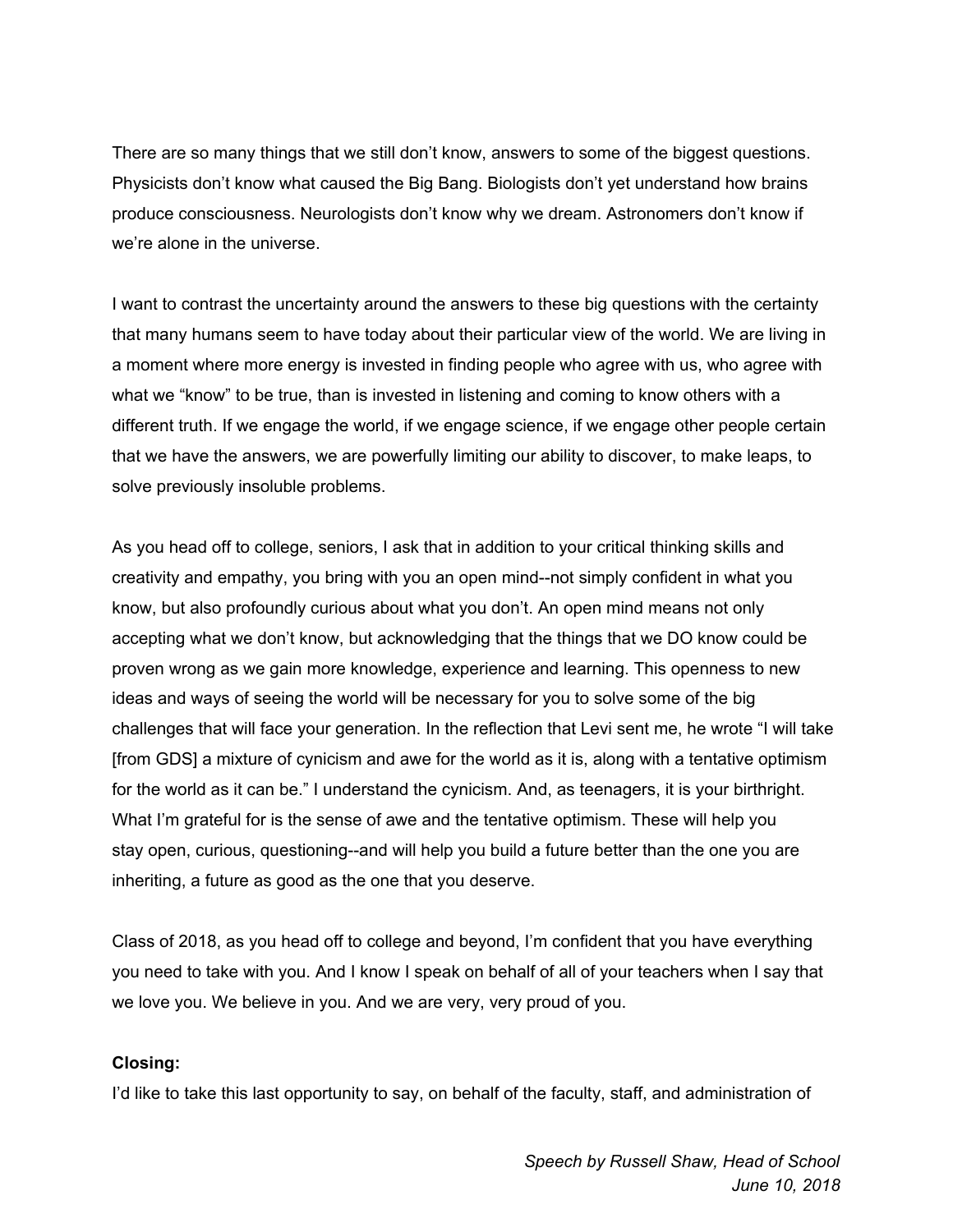Georgetown Day School, a final congratulations to both the graduates and the family and friends who have helped us arrive at this moment.

And now, Class of 2018, I want to invite you to be present, to pause and look around, face your parents, faculty, family and friends—look at all these people who have showed up for you today. Collectively, we are for you, we believe in your tremendous capacity, we are proud of you. And to the rest of us here--our responsibility for these graduates does not end today. These talented young people will need our ongoing support and guidance as they discover the world, make their way in the world, and change the world. Our work isn't done.

In closing, a poem by Mary Oliver called "The Summer Day". Along with caps & gowns, the reading of this poem is a tradition I began last year. I'm calling it a tradition because I think it's a perfect send off for our Mighty Hoppers:

#### **The Summer Day**

Who made the world? Who made the swan, and the black bear? Who made the grasshopper? This grasshopper, I meanthe one who has flung herself out of the grass, the one who is eating sugar out of my hand, who is moving her jaws back and forth instead of up and downwho is gazing around with her enormous and complicated eyes. Now she lifts her pale forearms and thoroughly washes her face. Now she snaps her wings open, and floats away. I don't know exactly what a prayer is. I do know how to pay attention, how to fall down into the grass, how to kneel down in the grass, how to be idle and blessed, how to stroll through the fields, which is what I have been doing all day. Tell me, what else should I have done? Doesn't everything die at last, and too soon? Tell me, what is it you plan to do